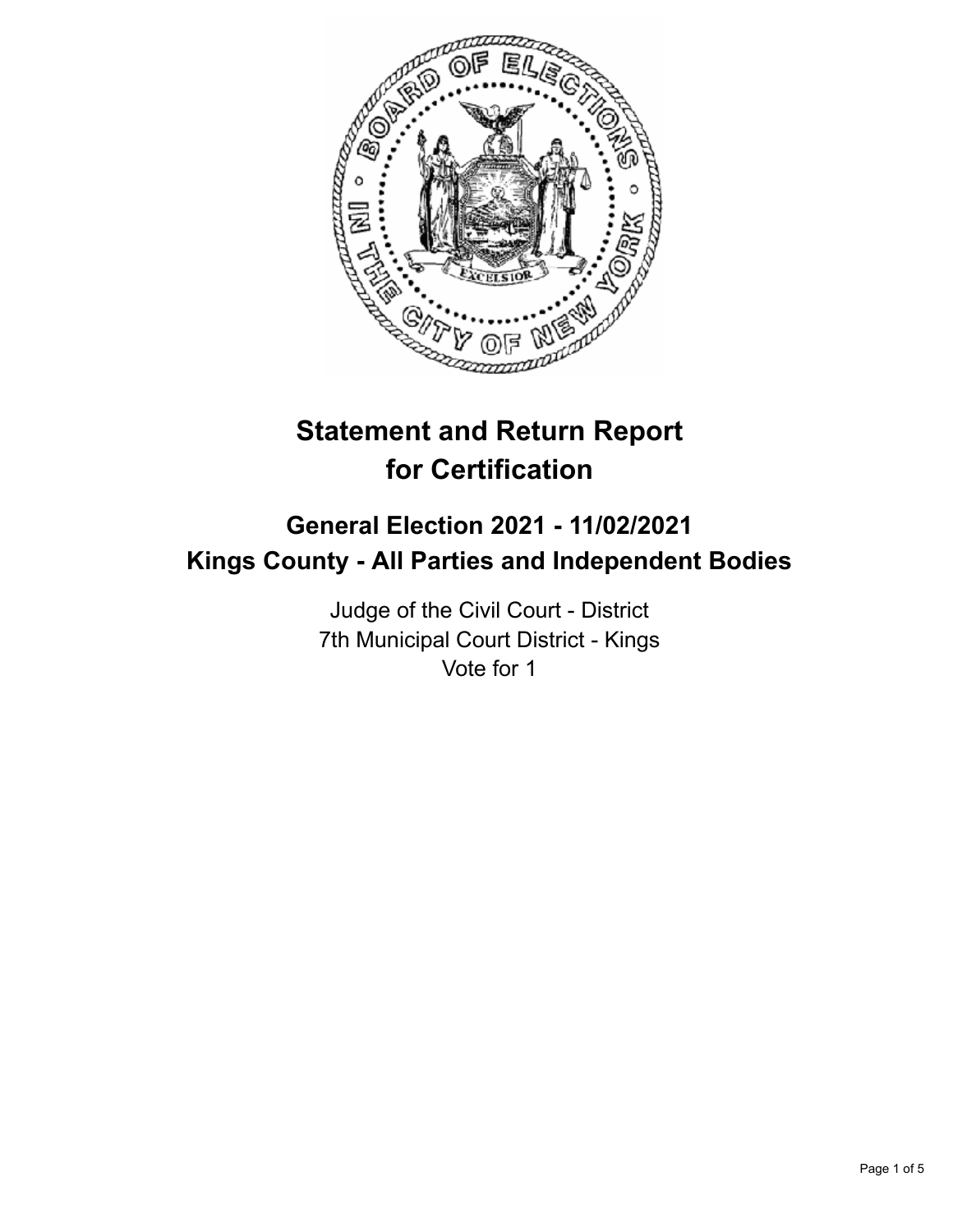

# **Assembly District 53**

| <b>PUBLIC COUNTER</b>                                    | 1,913 |
|----------------------------------------------------------|-------|
| <b>MANUALLY COUNTED EMERGENCY</b>                        | 0     |
| ABSENTEE / MILITARY                                      | 59    |
| AFFIDAVIT                                                | 25    |
| <b>Total Ballots</b>                                     | 1,997 |
| Less - Inapplicable Federal/Special Presidential Ballots | 0     |
| <b>Total Applicable Ballots</b>                          | 1,997 |
| KEISHA M. ALLEYNE (DEMOCRATIC)                           | 1,398 |
| <b>BEN CHADWICK (WRITE-IN)</b>                           |       |
| NICOLE MALLIOTAKIS (WRITE-IN)                            |       |
| UNATTRIBUTABLE WRITE-IN (WRITE-IN)                       | 9     |
| <b>Total Votes</b>                                       | 1,409 |
| Unrecorded                                               | 588   |

#### **Assembly District 54**

| <b>PUBLIC COUNTER</b>                                    | 7,860 |
|----------------------------------------------------------|-------|
| <b>MANUALLY COUNTED EMERGENCY</b>                        | 0     |
| <b>ABSENTEE / MILITARY</b>                               | 324   |
| <b>AFFIDAVIT</b>                                         | 67    |
| <b>Total Ballots</b>                                     | 8,251 |
| Less - Inapplicable Federal/Special Presidential Ballots | 0     |
| <b>Total Applicable Ballots</b>                          | 8,251 |
| KEISHA M. ALLEYNE (DEMOCRATIC)                           | 6,181 |
| ADAM KAHAN (WRITE-IN)                                    | 1     |
| CONSUELO MALLAFRE MELENDEZ (WRITE-IN)                    | 1     |
| DONALD J. TRUMP (WRITE-IN)                               | 1     |
| JOVANY ALVAREZ (WRITE-IN)                                | 1     |
| KENNETH VANN (WRITE-IN)                                  | 1     |
| MATTHEW FRIEDMAN (WRITE-IN)                              | 1     |
| NATHAN GUSDORF (WRITE-IN)                                | 1     |
| RUDY GIULIANI (WRITE-IN)                                 | 1     |
| SAL LONG (WRITE-IN)                                      | 1     |
| SANDY PERALTA (WRITE-IN)                                 | 1     |
| UNATTRIBUTABLE WRITE-IN (WRITE-IN)                       | 18    |
| <b>Total Votes</b>                                       | 6,209 |
| Unrecorded                                               | 2.042 |
|                                                          |       |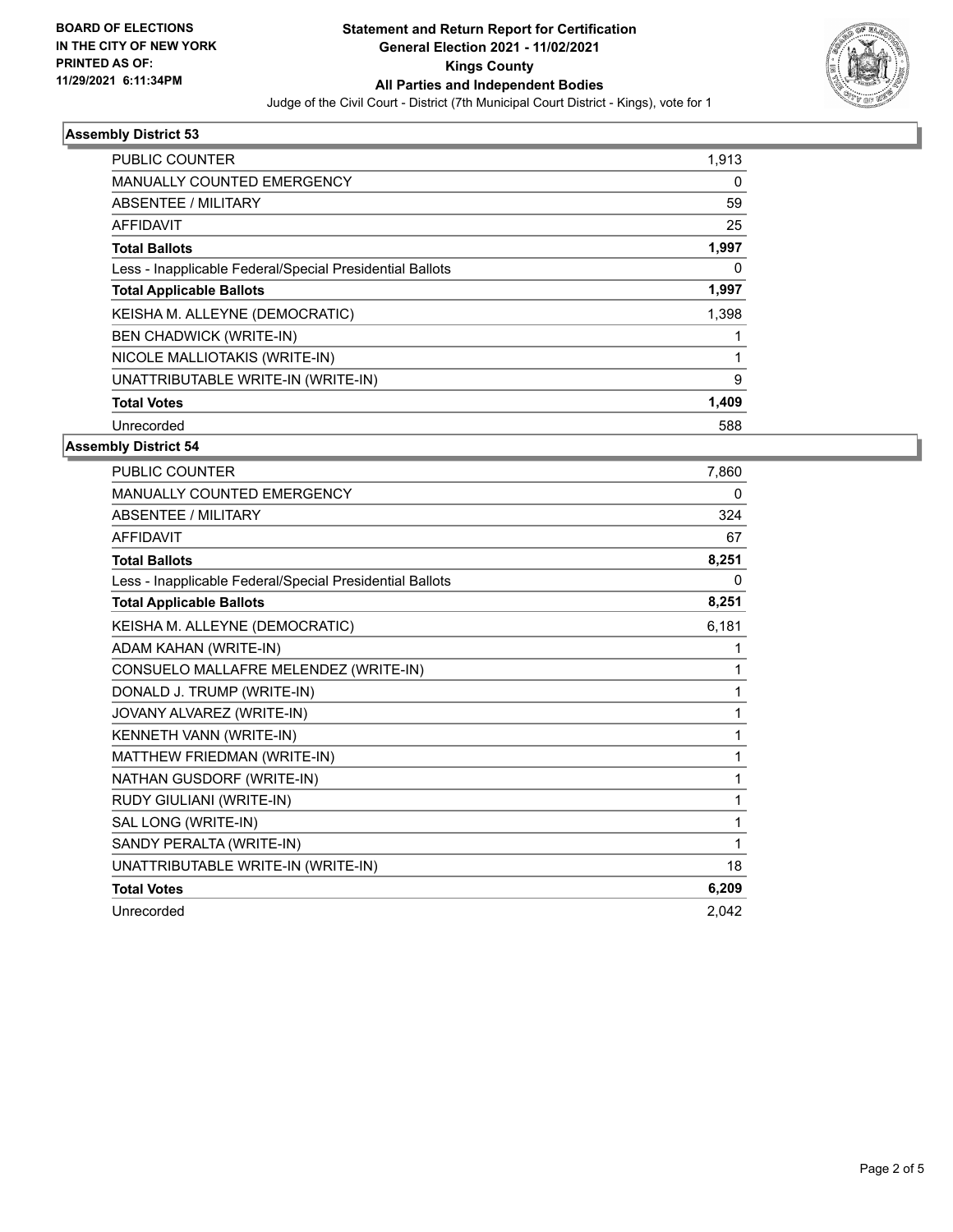

# **Assembly District 55**

| <b>PUBLIC COUNTER</b>                                    | 1,113          |
|----------------------------------------------------------|----------------|
| <b>MANUALLY COUNTED EMERGENCY</b>                        | 0              |
| ABSENTEE / MILITARY                                      | 48             |
| AFFIDAVIT                                                | 5              |
| <b>Total Ballots</b>                                     | 1,166          |
| Less - Inapplicable Federal/Special Presidential Ballots | 0              |
| <b>Total Applicable Ballots</b>                          | 1,166          |
| KEISHA M. ALLEYNE (DEMOCRATIC)                           | 902            |
| NOAM CHOMSKY (WRITE-IN)                                  |                |
| RYAN HALLAHAN (WRITE-IN)                                 |                |
| UNATTRIBUTABLE WRITE-IN (WRITE-IN)                       | $\overline{2}$ |
| <b>Total Votes</b>                                       | 906            |
| Unrecorded                                               | 260            |
|                                                          |                |

#### **Assembly District 60**

| <b>PUBLIC COUNTER</b>                                    | 9,901        |
|----------------------------------------------------------|--------------|
| <b>MANUALLY COUNTED EMERGENCY</b>                        | 0            |
| ABSENTEE / MILITARY                                      | 455          |
| <b>AFFIDAVIT</b>                                         | 54           |
| <b>Total Ballots</b>                                     | 10,410       |
| Less - Inapplicable Federal/Special Presidential Ballots | 0            |
| <b>Total Applicable Ballots</b>                          | 10,410       |
| KEISHA M. ALLEYNE (DEMOCRATIC)                           | 8,120        |
| ALEX KRUL (WRITE-IN)                                     | 1            |
| DAVID GORDON (WRITE-IN)                                  | $\mathbf{1}$ |
| RUDOLPH GUILIANI (WRITE-IN)                              | 1            |
| STEVE SMITH (WRITE-IN)                                   | 1            |
| TIFFANY TRUMP (WRITE-IN)                                 | 1            |
| TRISHA OCONA (WRITE-IN)                                  | 1            |
| UNATTRIBUTABLE WRITE-IN (WRITE-IN)                       | 10           |
| <b>Total Votes</b>                                       | 8,136        |
| Unrecorded                                               | 2,274        |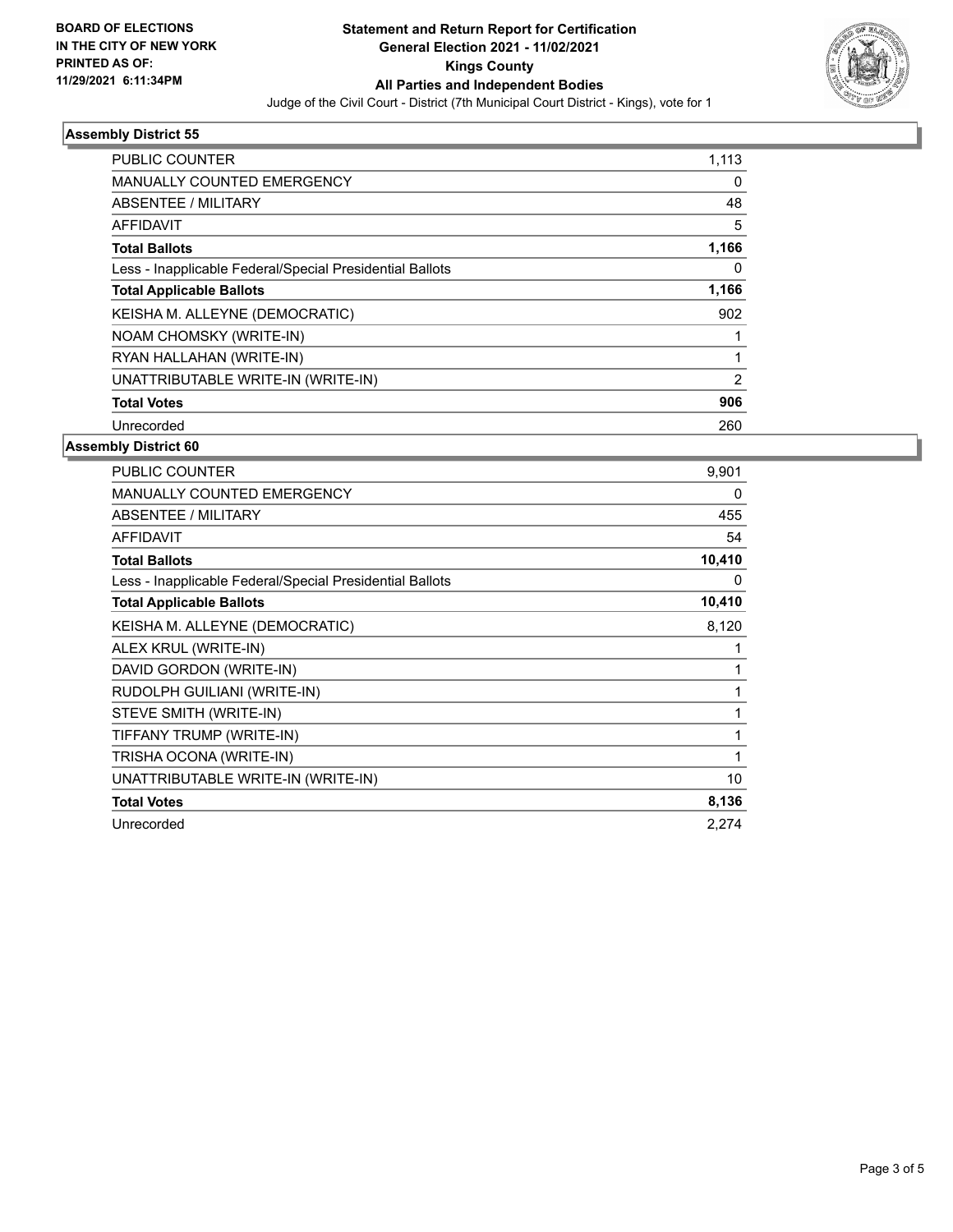

# **Total for Judge of the Civil Court - District (7th Municipal Court District - Kings) - Kings County**

| <b>PUBLIC COUNTER</b>                                    | 20,787       |
|----------------------------------------------------------|--------------|
| MANUALLY COUNTED EMERGENCY                               | 0            |
| <b>ABSENTEE / MILITARY</b>                               | 886          |
| <b>AFFIDAVIT</b>                                         | 151          |
| <b>Total Ballots</b>                                     | 21,824       |
| Less - Inapplicable Federal/Special Presidential Ballots | 0            |
| <b>Total Applicable Ballots</b>                          | 21,824       |
| KEISHA M. ALLEYNE (DEMOCRATIC)                           | 16,601       |
| ADAM KAHAN (WRITE-IN)                                    | 1            |
| ALEX KRUL (WRITE-IN)                                     | 1            |
| <b>BEN CHADWICK (WRITE-IN)</b>                           | 1            |
| CONSUELO MALLAFRE MELENDEZ (WRITE-IN)                    | 1            |
| DAVID GORDON (WRITE-IN)                                  | 1            |
| DONALD J. TRUMP (WRITE-IN)                               | 1            |
| JOVANY ALVAREZ (WRITE-IN)                                | 1            |
| KENNETH VANN (WRITE-IN)                                  | 1            |
| MATTHEW FRIEDMAN (WRITE-IN)                              | 1            |
| NATHAN GUSDORF (WRITE-IN)                                | $\mathbf{1}$ |
| NICOLE MALLIOTAKIS (WRITE-IN)                            | 1            |
| NOAM CHOMSKY (WRITE-IN)                                  | 1            |
| RUDOLPH GUILIANI (WRITE-IN)                              | 1            |
| RUDY GIULIANI (WRITE-IN)                                 | 1            |
| RYAN HALLAHAN (WRITE-IN)                                 | 1            |
| SAL LONG (WRITE-IN)                                      | 1            |
| SANDY PERALTA (WRITE-IN)                                 | 1            |
| STEVE SMITH (WRITE-IN)                                   | 1            |
| TIFFANY TRUMP (WRITE-IN)                                 | 1            |
| TRISHA OCONA (WRITE-IN)                                  | 1            |
| UNATTRIBUTABLE WRITE-IN (WRITE-IN)                       | 39           |
| <b>Total Votes</b>                                       | 16,660       |
| Unrecorded                                               | 5,164        |